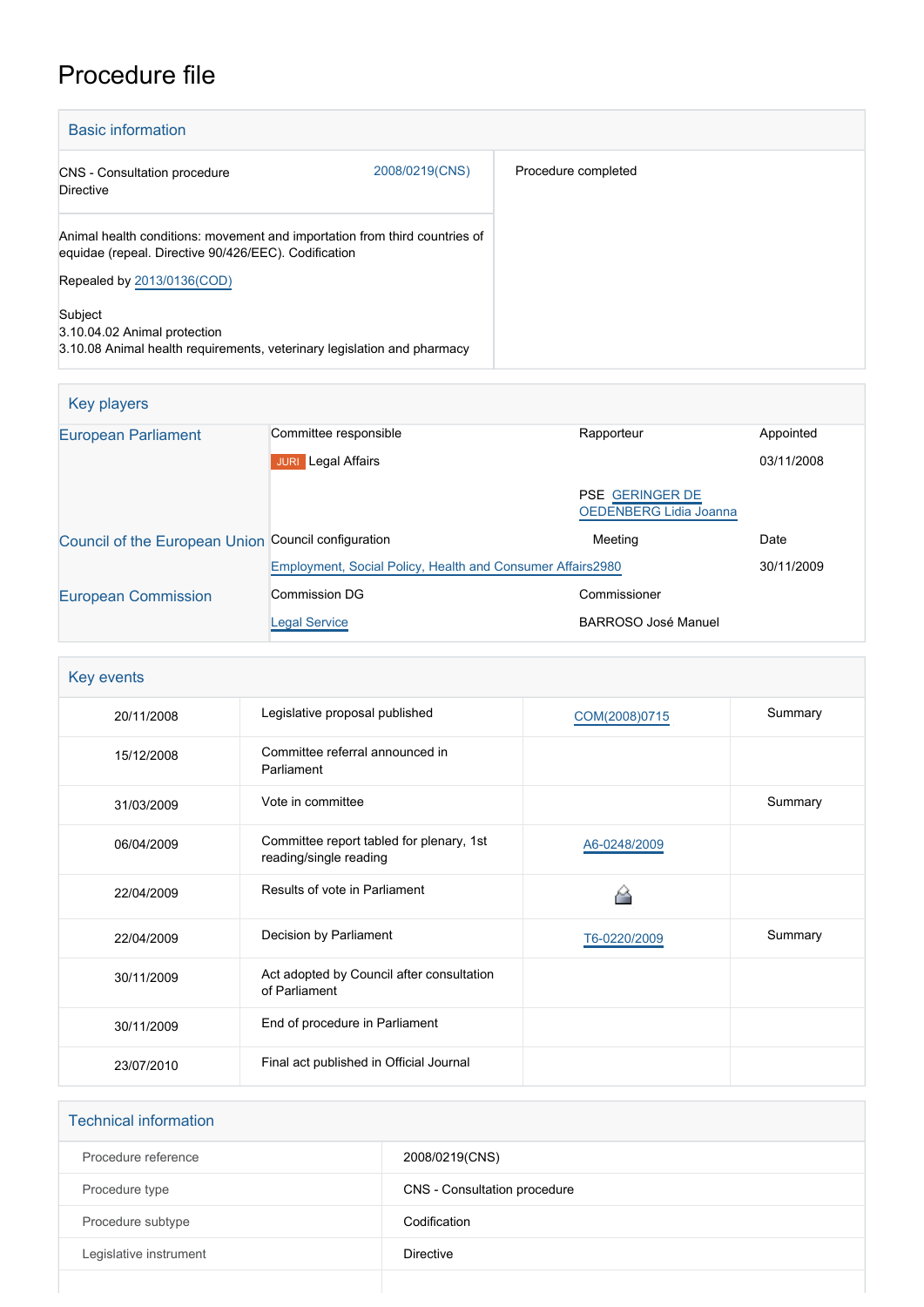|                            | Repealed by 2013/0136(COD)                      |
|----------------------------|-------------------------------------------------|
| Legal basis                | Treaty on the Functioning of the EU TFEU 043-p2 |
| Stage reached in procedure | Procedure completed                             |
| Committee dossier          | JURI/6/70895                                    |

| Documentation gateway                                              |               |            |     |         |
|--------------------------------------------------------------------|---------------|------------|-----|---------|
| Legislative proposal                                               | COM(2008)0715 | 21/11/2008 | EC. | Summary |
| Committee report tabled for plenary, 1st<br>reading/single reading | A6-0248/2009  | 06/04/2009 | EP  |         |
| Text adopted by Parliament, 1st reading/single<br>reading          | T6-0220/2009  | 22/04/2009 | EP  | Summary |

| <b>Additional information</b> |                |  |
|-------------------------------|----------------|--|
| National parliaments          | <b>IPEX</b>    |  |
| European Commission           | <b>EUR-Lex</b> |  |
|                               |                |  |
| Final act                     |                |  |

 [Directive 2009/156](https://eur-lex.europa.eu/smartapi/cgi/sga_doc?smartapi!celexplus!prod!CELEXnumdoc&lg=EN&numdoc=32009L0156) [OJ L 192 23.07.2010, p. 0001](https://eur-lex.europa.eu/JOHtml.do?uri=OJ:L:2010:192:SOM:EN:HTML) Summary

Final legislative act with provisions for delegated acts

## Animal health conditions: movement and importation from third countries of equidae (repeal. Directive 90/426/EEC). Codification

PURPOSE: to codify Council Directive on animal health conditions governing the movement and importation from third countries of equidae.

PROPOSED ACT: Council Directive.

CONTENT: the purpose of this proposal is to undertake a codification of Council Directive 90/426/EEC of 26 June 1990 on animal health conditions governing the movement and import from third countries of equidae. The new Directive will supersede the various acts incorporated in it. This proposal fully preserves the content of the acts being codified and hence does no more than bringing them together with only such formal amendments as are required by the codification exercise itself.

## Animal health conditions: movement and importation from third countries of equidae (repeal. Directive 90/426/EEC). Codification

The Committee on Legal Affairs adopted the report by Lidia Joanna GERINGER de OEDENBERG (PES, PL) and approved, under the consultation procedure, the proposal for a Council directive on animal health conditions governing the movement and importation from third countries of equidae (codified version). The Commission proposal was approved as adapted to the recommendations of the Consultative Working Party of the Legal Services of the European Parliament, the Council and the Commission.

## Animal health conditions: movement and importation from third countries of equidae (repeal. Directive 90/426/EEC). Codification

The European Parliament adopted by 629 votes to 7, with 5 abstentions, a legislative resolution amending, under the consultation procedure, the proposal for a Council directive on animal health conditions governing the movement and importation from third countries of equidae (codified version).

Animal health conditions: movement and importation from third countries of equidae (repeal. Directive 90/426/EEC). Codification